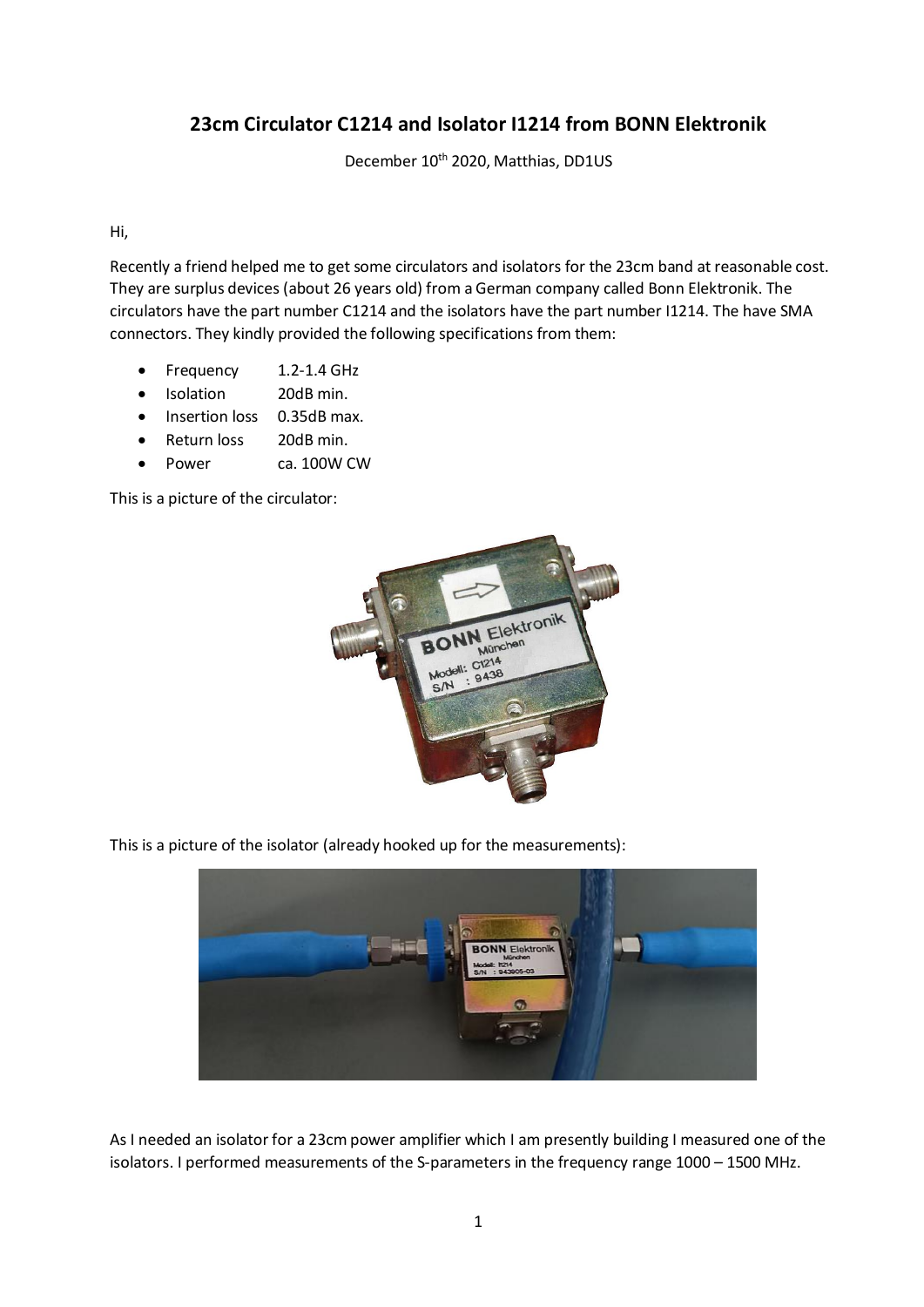## Input matching S11:



The isolator shows a nice return loss of RL=29dB at 1296MHz. The optimum is at 1330MHz with RL=30dB.



The SWR at 1296MHz is 1.07.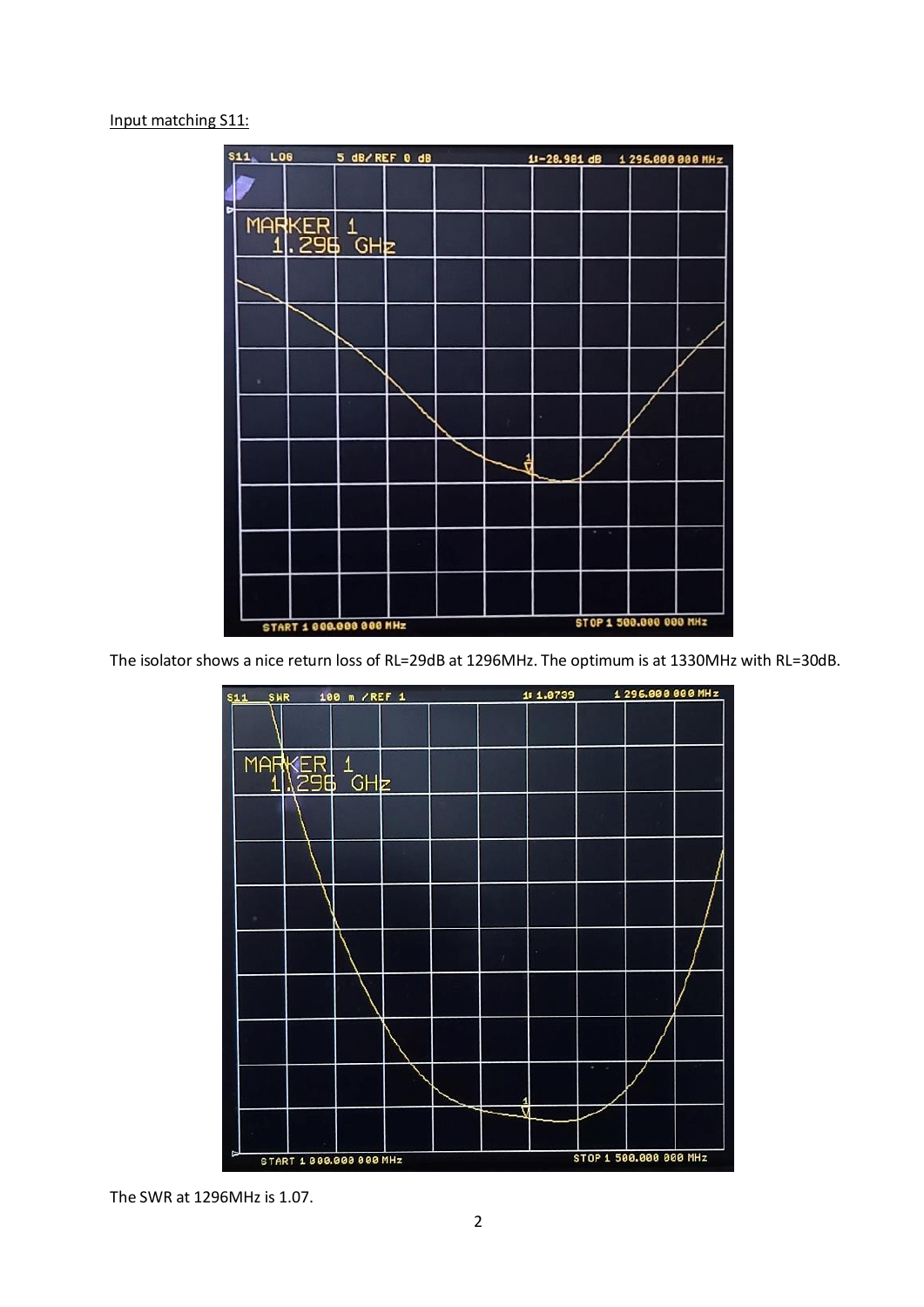

The smith chart shows a perfect curve for S11 well centered at 1296MHz.

In summary the input matching is well centered at the 23cm band and the return loss is excellent (RL=28dB).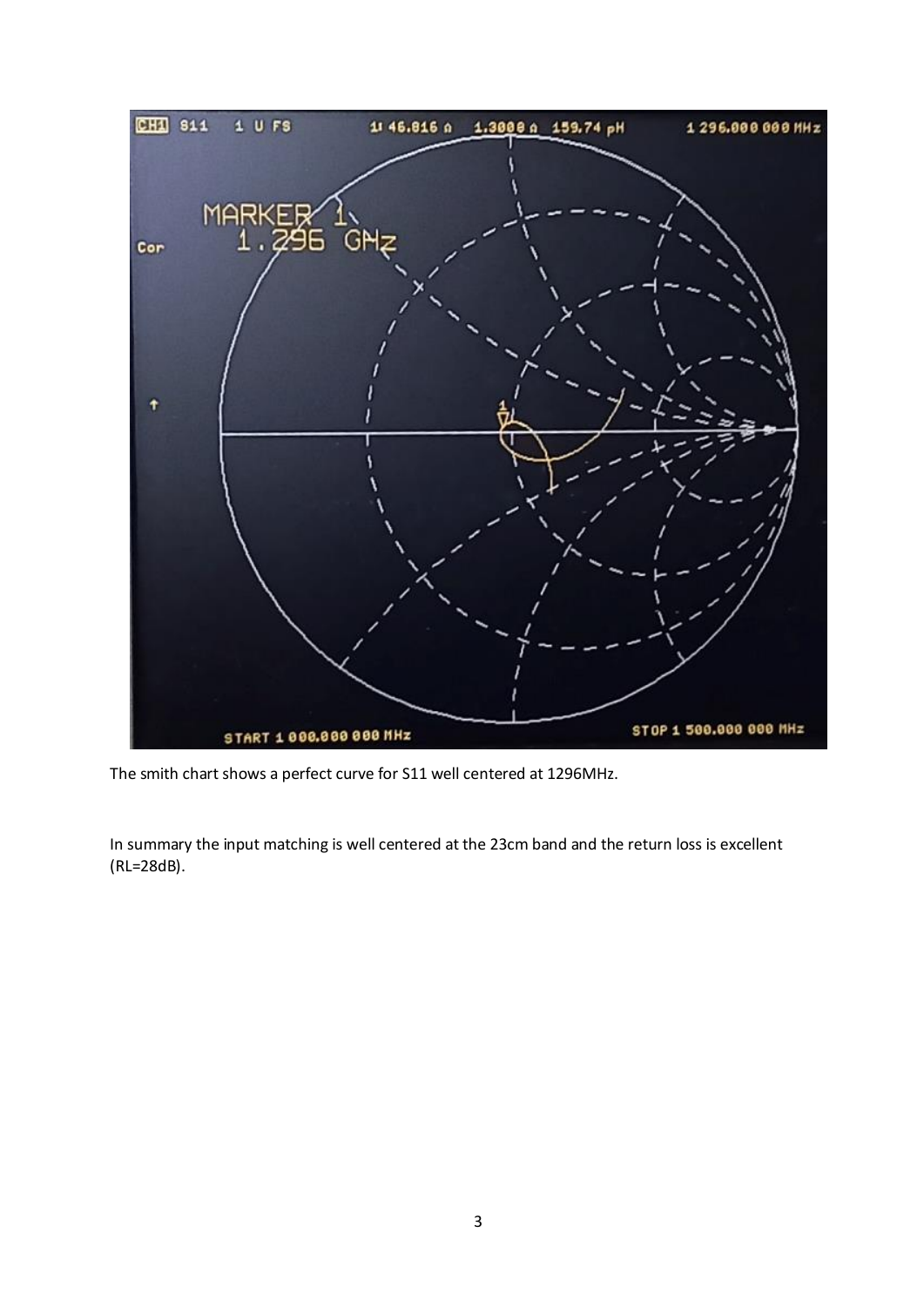Transfer Characteristic S21:



The center frequency of the transfer curve is approximately fc= 1275MHz. The curve is very flat between 1200 and 1370 MHz(variation about 0.05dB). The insertion at 1296MHz is IL=0.15dB. This is excellent.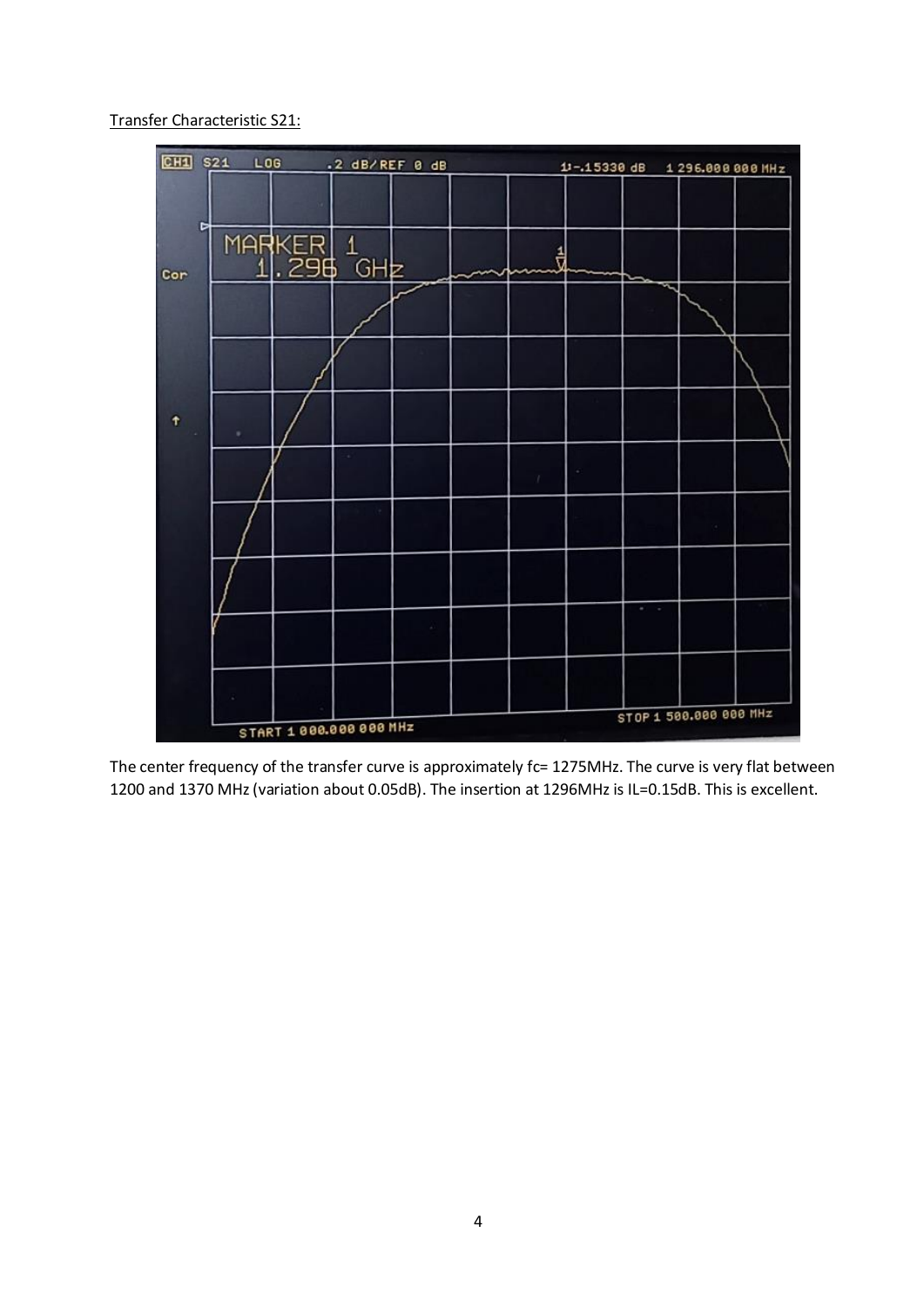## Isolation S12:



The maximum isolation is achieved at fc= 1340 MHz with the maximum isolation of Isol=33dB. At 1296MHz I measured an isolation Isol=28.3dB which is still very good and more than sufficient for my application.